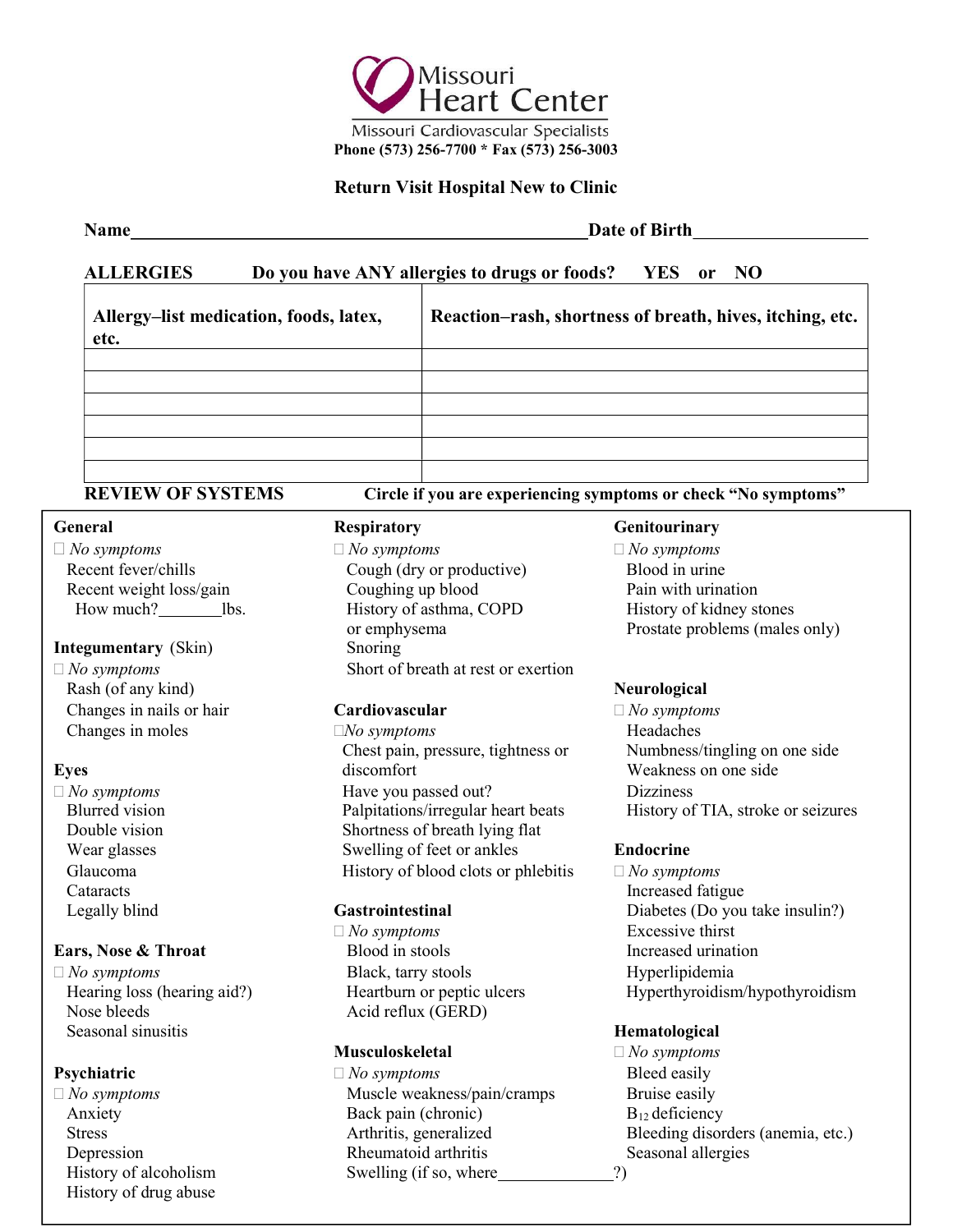## PAST MEDICAL HISTORY

|  | Circle past history below |  |
|--|---------------------------|--|
|--|---------------------------|--|

| <b>Past Illnesses</b>                                                                                                                                                                                                         | <b>Past Cardiac Illnesses</b>            |                                                                                                                                                                                                                               |
|-------------------------------------------------------------------------------------------------------------------------------------------------------------------------------------------------------------------------------|------------------------------------------|-------------------------------------------------------------------------------------------------------------------------------------------------------------------------------------------------------------------------------|
| Anemia                                                                                                                                                                                                                        | Angina/chest pain                        |                                                                                                                                                                                                                               |
| Arthritis                                                                                                                                                                                                                     | Atrial fibrillation (A-fib)              |                                                                                                                                                                                                                               |
| Asthma                                                                                                                                                                                                                        | Congestive heart failure (CHF)           |                                                                                                                                                                                                                               |
| <b>Bronchitis</b>                                                                                                                                                                                                             | Coronary artery disease (CAD)            |                                                                                                                                                                                                                               |
| Cancer, if yes, what kind<br>?                                                                                                                                                                                                | Heart attack (MI)                        |                                                                                                                                                                                                                               |
| Carotid artery disease                                                                                                                                                                                                        | High blood pressure                      |                                                                                                                                                                                                                               |
| Depression                                                                                                                                                                                                                    | High cholesterol                         |                                                                                                                                                                                                                               |
| Diabetes, if yes, are you on insulin<br>$\gamma$                                                                                                                                                                              | Irregular heartbeat (arrhythmias)        |                                                                                                                                                                                                                               |
| Erectile dysfunction                                                                                                                                                                                                          | Peripheral Vascular Disease/Claudication |                                                                                                                                                                                                                               |
| Gastrointestinal bleeding                                                                                                                                                                                                     | Pulmonary Hypertension                   |                                                                                                                                                                                                                               |
| Kidney stones/kidney failure/hemodialysis                                                                                                                                                                                     | Endocarditis                             |                                                                                                                                                                                                                               |
| Liver/gallbladder                                                                                                                                                                                                             |                                          |                                                                                                                                                                                                                               |
| Peptic ulcer - GERD                                                                                                                                                                                                           |                                          |                                                                                                                                                                                                                               |
| Prostate                                                                                                                                                                                                                      |                                          | the control of the control of the control of the control of the control of the control of the control of the control of the control of the control of the control of the control of the control of the control of the control |
| Rectal bleeding                                                                                                                                                                                                               |                                          |                                                                                                                                                                                                                               |
| Seizures                                                                                                                                                                                                                      |                                          |                                                                                                                                                                                                                               |
| Sleep apnea, if yes, do you wear CPAP/BIPAP?                                                                                                                                                                                  | <b>Surgeries/Procedures</b>              | <b>Trauma History</b>                                                                                                                                                                                                         |
| Stroke/CVA/TIA                                                                                                                                                                                                                | Appendectomy                             | Motor-vehicle accident                                                                                                                                                                                                        |
| Thyroid disease                                                                                                                                                                                                               | Back                                     | Other                                                                                                                                                                                                                         |
|                                                                                                                                                                                                                               | <b>Breast</b>                            |                                                                                                                                                                                                                               |
| the control of the control of the control of the control of the control of the control of the control of the control of the control of the control of the control of the control of the control of the control of the control | Carotid                                  |                                                                                                                                                                                                                               |
|                                                                                                                                                                                                                               | Cataract                                 |                                                                                                                                                                                                                               |
|                                                                                                                                                                                                                               | Gallbladder                              |                                                                                                                                                                                                                               |
| <b>Infectious Diseases</b>                                                                                                                                                                                                    | Hernia - hiatal/inguinal                 |                                                                                                                                                                                                                               |
| Rheumatic fever                                                                                                                                                                                                               | Hip                                      |                                                                                                                                                                                                                               |
| Scarlet fever                                                                                                                                                                                                                 | Hysterectomy                             |                                                                                                                                                                                                                               |
| Chickenpox, measles, mumps, or rubella                                                                                                                                                                                        | Intestinal                               |                                                                                                                                                                                                                               |
| Tuberculosis (TB)                                                                                                                                                                                                             | Knee                                     |                                                                                                                                                                                                                               |
| Hepatitis A, B, C, D or E                                                                                                                                                                                                     | Amputation                               |                                                                                                                                                                                                                               |
| <b>HIV/AIDS</b>                                                                                                                                                                                                               | Lung                                     |                                                                                                                                                                                                                               |
|                                                                                                                                                                                                                               | Bariatric (gastric bypass, LAP-BAND)     |                                                                                                                                                                                                                               |
|                                                                                                                                                                                                                               |                                          |                                                                                                                                                                                                                               |
| <u> 1989 - Johann Stein, marwolaethau a bhann an t-Amhair an t-Amhair an t-Amhair an t-Amhair an t-Amhair an t-A</u>                                                                                                          |                                          |                                                                                                                                                                                                                               |
|                                                                                                                                                                                                                               |                                          |                                                                                                                                                                                                                               |
| Cardiac surgery/procedures (Please provide dates and location and name of doctor if available)                                                                                                                                |                                          |                                                                                                                                                                                                                               |
| Cardiac catheterization                                                                                                                                                                                                       | Cardioversion                            |                                                                                                                                                                                                                               |
|                                                                                                                                                                                                                               | Coronary artery bypass                   |                                                                                                                                                                                                                               |
|                                                                                                                                                                                                                               |                                          |                                                                                                                                                                                                                               |
|                                                                                                                                                                                                                               |                                          |                                                                                                                                                                                                                               |
|                                                                                                                                                                                                                               |                                          |                                                                                                                                                                                                                               |
| <b>PAD Questionnaire</b><br>Does leg pain prevent you from walking normally, with family/friends, or shopping? Is it relieved with rest?                                                                                      |                                          |                                                                                                                                                                                                                               |
|                                                                                                                                                                                                                               |                                          |                                                                                                                                                                                                                               |
|                                                                                                                                                                                                                               |                                          |                                                                                                                                                                                                                               |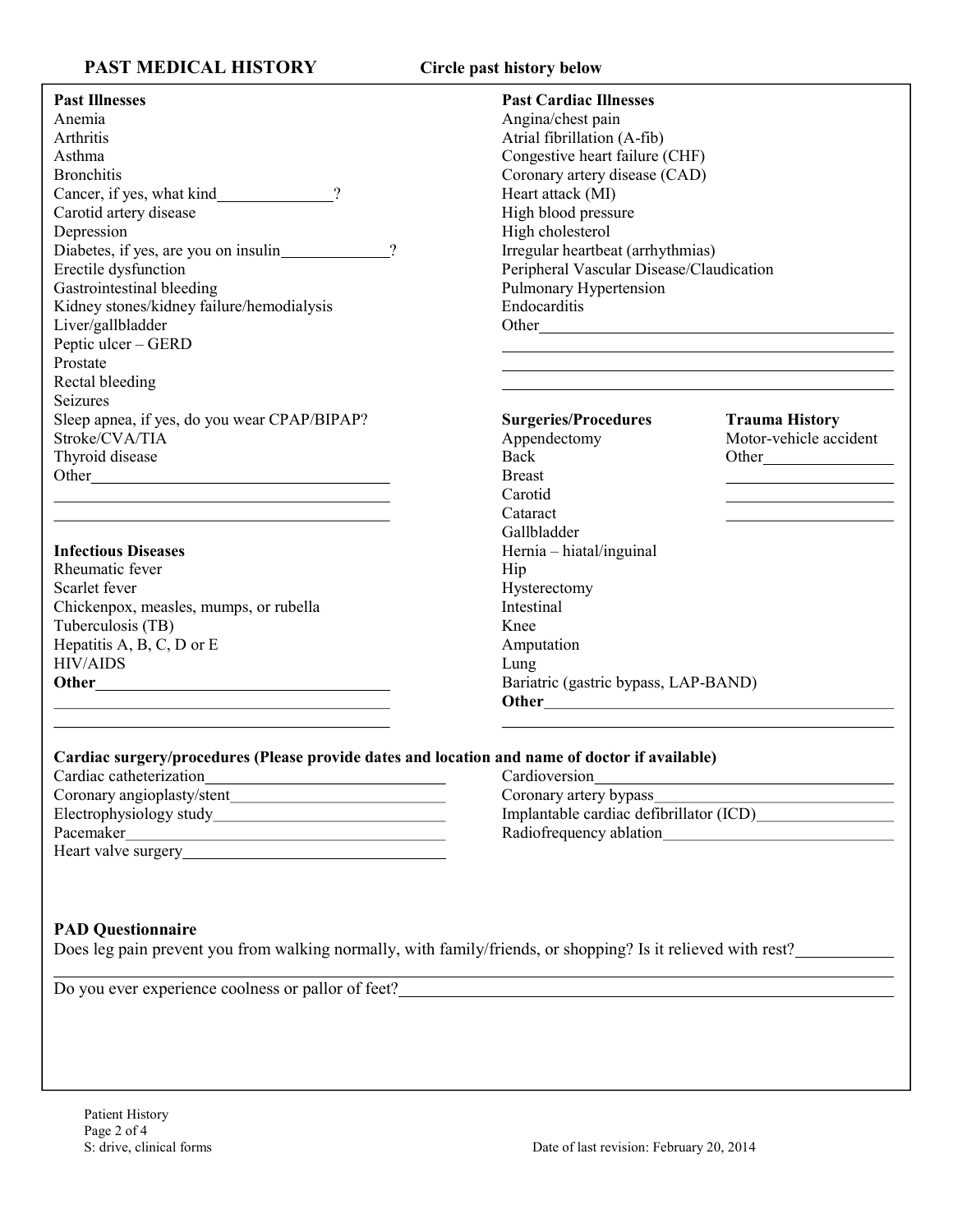### SOCIAL HISTORY & LIFESTYLE

| <b>Alcohol</b> use                                                                                                                                                                                  |                            | Do you consume alcohol? YES NO<br>Average number per day/week/month? Beer__________Wine_________Liquor/mixed drinks |                |        |                 |  |                                   |                                                                     |  |
|-----------------------------------------------------------------------------------------------------------------------------------------------------------------------------------------------------|----------------------------|---------------------------------------------------------------------------------------------------------------------|----------------|--------|-----------------|--|-----------------------------------|---------------------------------------------------------------------|--|
|                                                                                                                                                                                                     | <b>Smoking/Tobacco use</b> | Do you smoke cigarettes or use tobacco? YES NO<br>Have you smoked in the past?                                      |                | YES NO |                 |  |                                   | Are you currently smoking? YES NO<br>How many years? Packs per day? |  |
| <b>Diet</b>                                                                                                                                                                                         | (coffee, tea, soda, etc.)  | Are you on any special diet (diabetic diet, etc.)? YES NO<br>Do you drink caffeinated beverages?                    |                |        | YES NO          |  |                                   | If yes, how many per day?                                           |  |
| <b>Exercise</b><br>Do you exercise on a regular basis? YES NO If so, what type of exercise?<br>(minimum of 30 minutes per day, at least 3 times per week)                                           |                            |                                                                                                                     |                |        |                 |  |                                   |                                                                     |  |
| <b>Substance abuse</b><br>Do you have any history of drug use? YES NO                                                                                                                               |                            |                                                                                                                     |                |        |                 |  |                                   |                                                                     |  |
|                                                                                                                                                                                                     | Lifestyle                  |                                                                                                                     |                |        |                 |  |                                   |                                                                     |  |
|                                                                                                                                                                                                     | $\Box$ Single              | □ Married □ Widowed                                                                                                 |                |        | □ Divorced      |  | $\Box$ Separated $\Box$ Partnered |                                                                     |  |
| Occupation                                                                                                                                                                                          | Please list                |                                                                                                                     |                |        |                 |  |                                   |                                                                     |  |
|                                                                                                                                                                                                     | $\Box$ Full-time           | $\Box$ Part-time                                                                                                    | $\Box$ Retired |        | $\Box$ Disabled |  | $\Box$ Student                    | $\Box$ Unemployed                                                   |  |
| <b>Residence</b><br>$\Box$ Lives alone<br>$\Box$ Lives with spouse/partner<br>$\Box$ Lives with parents<br>$\Box$ Lives with children<br>$\Box$ Nursing home resident<br>□ Assisted living resident |                            |                                                                                                                     |                |        |                 |  |                                   |                                                                     |  |
| PERSONAL CARDIAC RISK FACTORS<br>$\Box$ History of tobacco use                                                                                                                                      |                            |                                                                                                                     |                |        |                 |  |                                   |                                                                     |  |

 $\Box$  Family history of heart disease (immediate family, mother, father, brother, sister)

- □ History of high cholesterol
- $\Box$  History of high blood pressure
- □ History of diabetes
- $\Box$  Prior history of heart disease
- □ History of obesity
- □ Sedentary/inactive lifestyle
- $\Box$  Age (Male over age 45 Female over age 55)
- Menopausal female